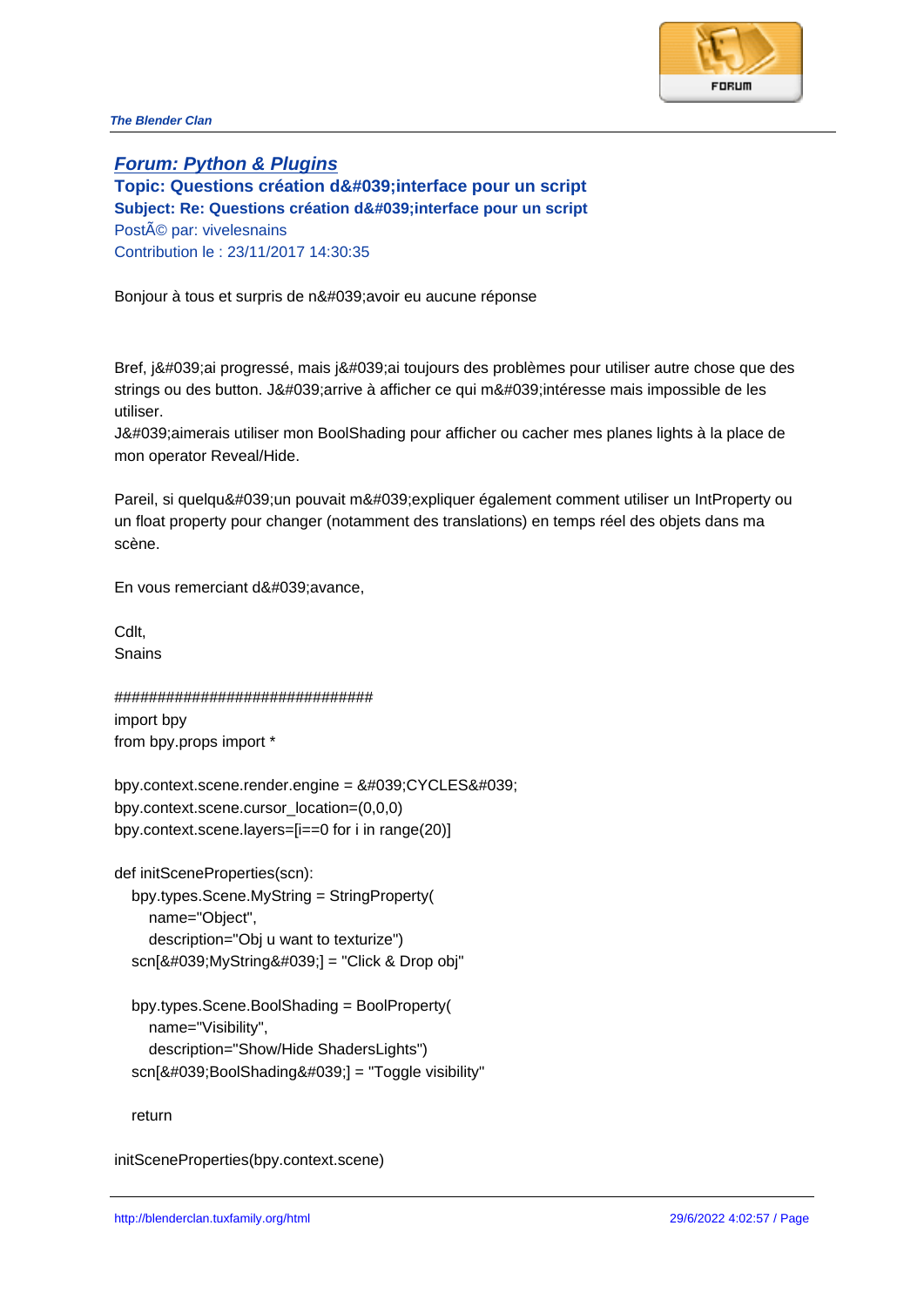class ToolsPanel(bpy.types.Panel): bl\_label = "Shading Light" bl space  $type = "VIEW 3D"$  bl\_region\_type = "TOOLS" def draw(self, context): layout = self.layout scn=context.scene layout.prop(scn, 'MyString') layout.operator("add.lightshading") layout.operator("hide.lightshading") layout.prop(scn, 'BoolShading') layout.operator("delete.lightshading") class AddLightShading (bpy.types.Operator): bl  $idname = "add.lightshading"$ bl label = "Create" def execute(self, context): scn = context.scene bpy.ops.object.select\_all(action='DESELECT') bpy.data.objects[scn['MyString']].select=True bpy.context.scene.objects.active=bpy.data.objects[scn['MyString']] CubeTest = bpy.context.active\_object pos=CubeTest.location bpy.context.scene.layers=[i==14 for i in range(20)] for obj in bpy.context.visible\_objects: obj.select=True bpy.ops.object.delete() LightMat = bpy.data.materials.get("shaders Light Mat") if LightMat is None : LightMat=bpy.data.materials.new(name="shaders Light Mat") LightMat.use\_nodes = True LightMat.node\_tree.nodes.remove(LightMat.node\_tree.nodes.get('Diffuse BSDF')) emission=LightMat.node\_tree.nodes.new(type='ShaderNodeEmission') LightMat.node\_tree.links.new(LightMat.node\_tree.nodes.get('Material Output').inputs[0], emission.outputs[0]) bpy.ops.mesh.primitive\_plane\_add(location=(2,2,2)) PlaneLight = bpy.context.active\_object PlaneLight.name='shaders\_lightPlane' bpy.context.object.rotation\_euler[0]=-((3.14\*45)/180) bpy.context.object.rotation\_euler[2]=-((3.14\*45)/180) PlaneLight.active\_material = LightMat bpy.ops.object.origin\_set(type='ORIGIN\_CURSOR') bpy.ops.object.transform\_apply(location=True, rotation=True, scale=True) bpy.ops.object.modifier\_add(type='MIRROR') bpy.context.object.modifiers["Mirror"].use\_y=True

bpy.ops.transform.translate(value=pos)